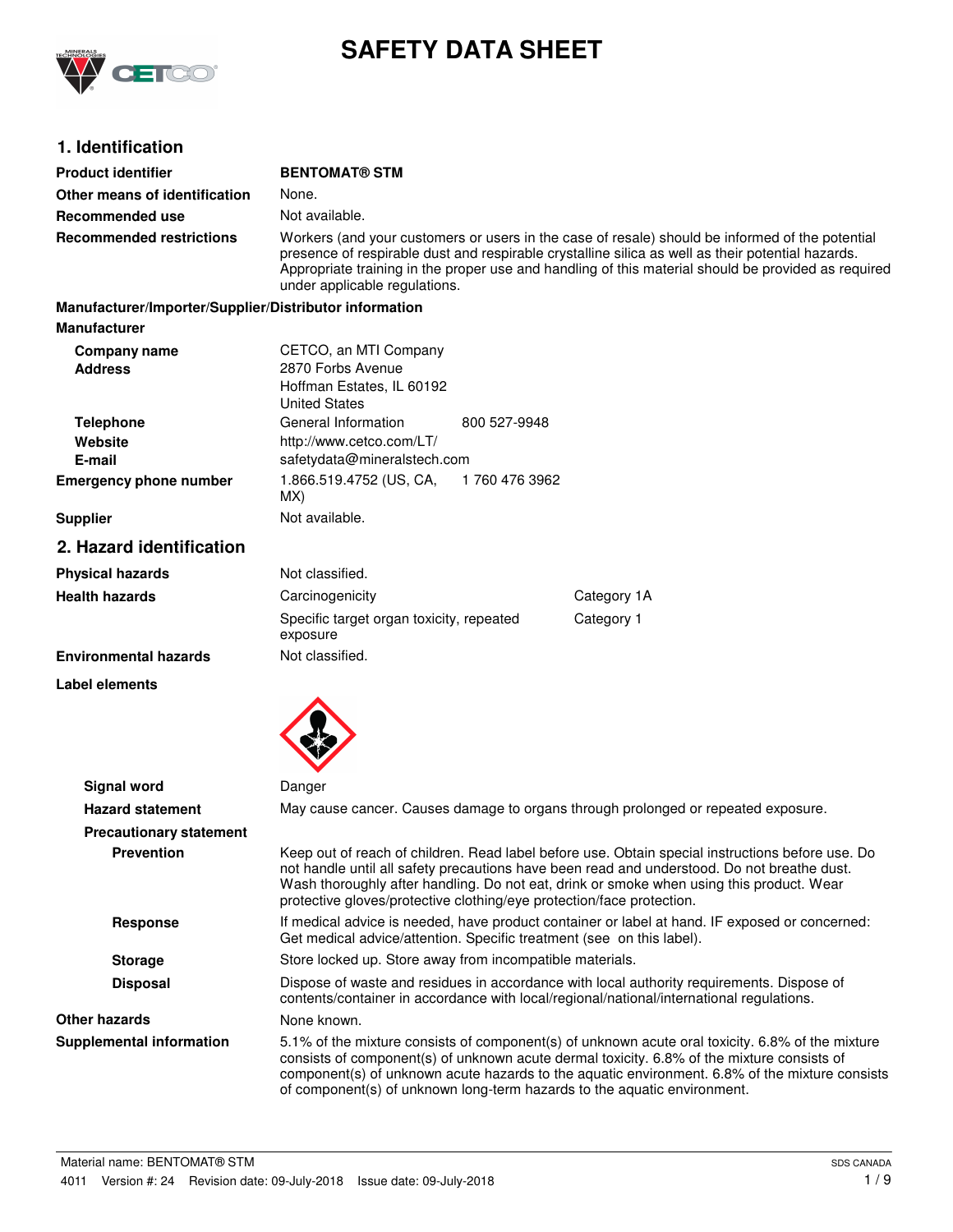# **3. Composition/information on ingredients**

## **Mixtures**

| <b>Chemical name</b>                                                                                                                                                                              | Common name and synonyms                                                                                                                                                                                                                                                                                                                                                                                                                                                                  | <b>CAS number</b> | %          |
|---------------------------------------------------------------------------------------------------------------------------------------------------------------------------------------------------|-------------------------------------------------------------------------------------------------------------------------------------------------------------------------------------------------------------------------------------------------------------------------------------------------------------------------------------------------------------------------------------------------------------------------------------------------------------------------------------------|-------------------|------------|
| SILICA, CRYSTALLINE, QUARTZ                                                                                                                                                                       |                                                                                                                                                                                                                                                                                                                                                                                                                                                                                           | 14808-60-7        | $5 - 10$   |
| SILICA, CRYSTALLINE,<br><b>CRISTOBALITE</b>                                                                                                                                                       |                                                                                                                                                                                                                                                                                                                                                                                                                                                                                           | 14464-46-1        | $1 - < 3$  |
| Other components below reportable levels                                                                                                                                                          |                                                                                                                                                                                                                                                                                                                                                                                                                                                                                           |                   | $90 - 100$ |
| DSD: Directive 67/548/EEC.<br>CLP: Regulation No. 1272/2008.<br>M: M-factor<br>PBT: persistent, bioaccumulative and toxic substance.<br>vPvB: very persistent and very bioaccumulative substance. | #: This substance has been assigned Community workplace exposure limit(s).                                                                                                                                                                                                                                                                                                                                                                                                                |                   |            |
|                                                                                                                                                                                                   | All concentrations are in percent by weight unless ingredient is a gas. Gas concentrations are in percent by volume. *Designates that<br>a specific chemical identity and/or percentage of composition has been withheld as a trade secret.                                                                                                                                                                                                                                               |                   |            |
| <b>Composition comments</b>                                                                                                                                                                       | Occupational Exposure Limits for constituents are listed in Section 8. This product contains<br>naturally occurring crystalline silica (not listed in Annex I of Directive 67/548/EEC) in quantities less<br>than $6\%$ .                                                                                                                                                                                                                                                                 |                   |            |
| 4. First-aid measures                                                                                                                                                                             |                                                                                                                                                                                                                                                                                                                                                                                                                                                                                           |                   |            |
| <b>Inhalation</b>                                                                                                                                                                                 | Move to fresh air. If symptoms are experienced, remove source of contamination or move victim to<br>fresh air. Oxygen or artificial respiration if needed. Do not use mouth-to-mouth method if victim<br>inhaled the substance. Induce artificial respiration with the aid of a pocket mask equipped with a<br>one-way valve or other proper respiratory medical device. Call a physician if symptoms develop or<br>persist.                                                              |                   |            |
| <b>Skin contact</b>                                                                                                                                                                               | Remove and isolate contaminated clothing and shoes. For minor skin contact, avoid spreading<br>material on unaffected skin.                                                                                                                                                                                                                                                                                                                                                               |                   |            |
| Eye contact                                                                                                                                                                                       | Immediately flush eyes with plenty of water for at least 15 minutes. Continue rinsing. Get medical<br>attention immediately.                                                                                                                                                                                                                                                                                                                                                              |                   |            |
| Ingestion                                                                                                                                                                                         | Rinse mouth thoroughly. If ingestion of a large amount does occur, call a poison control center<br>immediately. Do not induce vomiting without advice from poison control center. If vomiting occurs,<br>keep head low so that stomach content doesn't get into the lungs. Do not use mouth-to-mouth<br>method if victim ingested the substance. Induce artificial respiration with the aid of a pocket mask<br>equipped with a one-way valve or other proper respiratory medical device. |                   |            |
| <b>Most important</b><br>symptoms/effects, acute and<br>delayed                                                                                                                                   | Direct contact with eyes may cause temporary irritation. Prolonged exposure may cause chronic<br>effects.                                                                                                                                                                                                                                                                                                                                                                                 |                   |            |
| Indication of immediate<br>medical attention and special<br>treatment needed                                                                                                                      | Provide general supportive measures and treat symptomatically. Keep victim under observation.<br>Symptoms may be delayed.                                                                                                                                                                                                                                                                                                                                                                 |                   |            |
| <b>General information</b>                                                                                                                                                                        | IF exposed or concerned: Get medical advice/attention. If you feel unwell, seek medical advice<br>(show the label where possible). Ensure that medical personnel are aware of the material(s)<br>involved, and take precautions to protect themselves. Show this safety data sheet to the doctor in<br>attendance.                                                                                                                                                                        |                   |            |
| 5. Fire-fighting measures                                                                                                                                                                         |                                                                                                                                                                                                                                                                                                                                                                                                                                                                                           |                   |            |
| Suitable extinguishing media                                                                                                                                                                      | Dry chemical, CO2, water spray or regular foam. Use any media suitable for the surrounding fires.                                                                                                                                                                                                                                                                                                                                                                                         |                   |            |
| <b>Unsuitable extinguishing</b><br>media                                                                                                                                                          | None known.                                                                                                                                                                                                                                                                                                                                                                                                                                                                               |                   |            |
| Specific hazards arising from<br>the chemical                                                                                                                                                     | During fire, gases hazardous to health may be formed.                                                                                                                                                                                                                                                                                                                                                                                                                                     |                   |            |
| Special protective equipment<br>and precautions for firefighters                                                                                                                                  | As in any fire, wear self-contained breathing apparatus pressure-demand, MSHA/NIOSH<br>(approved or equivalent) and full protective gear.                                                                                                                                                                                                                                                                                                                                                 |                   |            |
| <b>Fire fighting</b><br>equipment/instructions                                                                                                                                                    | Use water spray to cool unopened containers.                                                                                                                                                                                                                                                                                                                                                                                                                                              |                   |            |
| <b>Specific methods</b>                                                                                                                                                                           | Use standard firefighting procedures and consider the hazards of other involved materials.                                                                                                                                                                                                                                                                                                                                                                                                |                   |            |
| <b>General fire hazards</b>                                                                                                                                                                       | Not a fire hazard. No unusual fire or explosion hazards noted.                                                                                                                                                                                                                                                                                                                                                                                                                            |                   |            |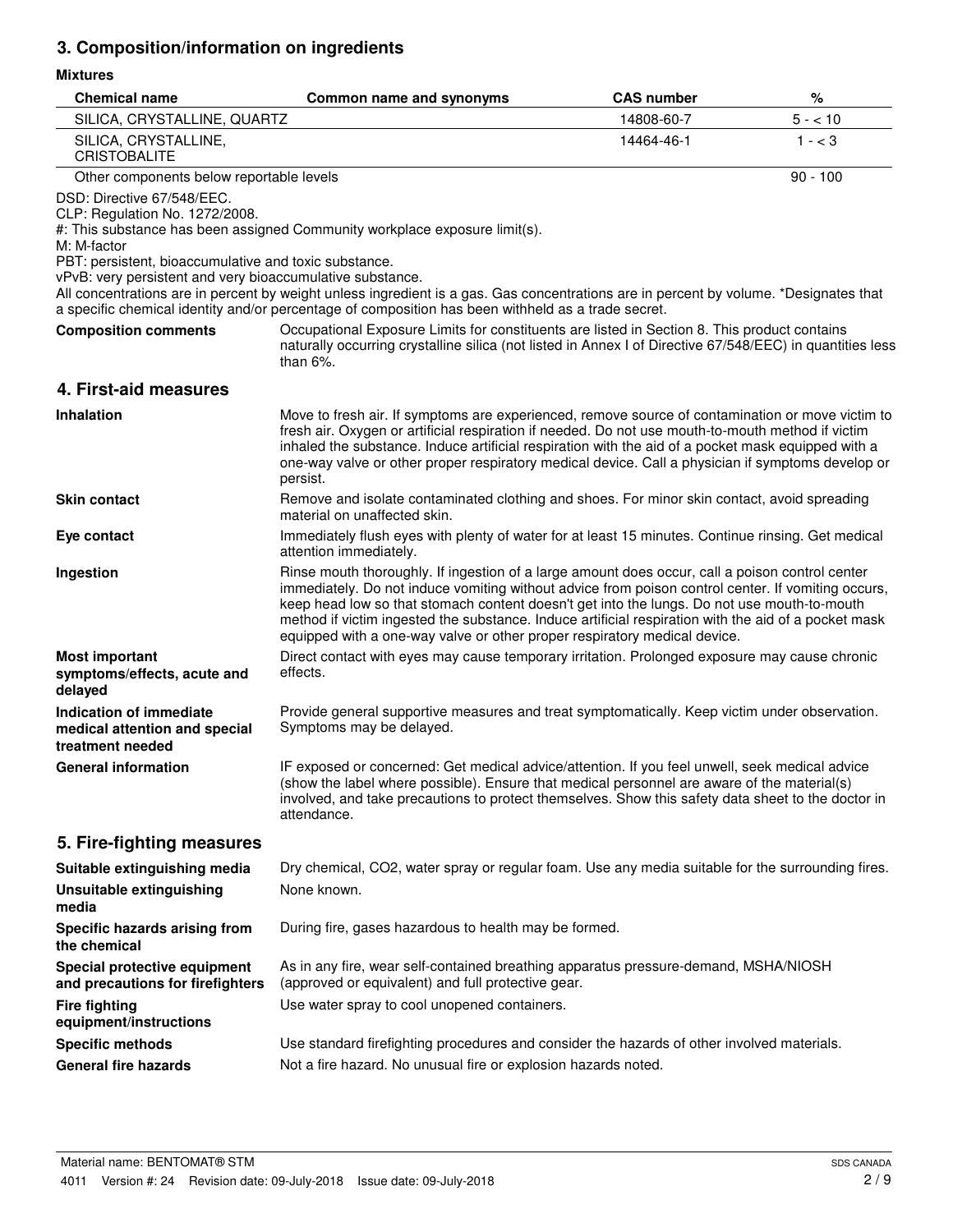# **6. Accidental release measures**

| Personal precautions,<br>protective equipment and<br>emergency procedures | Keep unnecessary personnel away. Keep people away from and upwind of spill/leak. Wear<br>appropriate protective equipment and clothing during clean-up. Wear a dust mask if dust is<br>generated above exposure limits. Do not touch damaged containers or spilled material unless<br>wearing appropriate protective clothing. Ensure adequate ventilation. Local authorities should be<br>advised if significant spillages cannot be contained. For personal protection, see section 8 of the<br>SDS.                                                                                                      |
|---------------------------------------------------------------------------|-------------------------------------------------------------------------------------------------------------------------------------------------------------------------------------------------------------------------------------------------------------------------------------------------------------------------------------------------------------------------------------------------------------------------------------------------------------------------------------------------------------------------------------------------------------------------------------------------------------|
| Methods and materials for<br>containment and cleaning up                  | Avoid the generation of dusts during clean-up. This product is miscible in water. Collect dust or<br>particulates using a vacuum cleaner with a HEPA filter. Stop the flow of material, if this is without<br>risk. Following product recovery, flush area with water. Put material in suitable, covered, labeled<br>containers. For waste disposal, see section 13 of the SDS. None necessary. Reduce airborne dust<br>and prevent scattering by moistening with water.                                                                                                                                    |
| <b>Environmental precautions</b>                                          | Avoid discharge into drains, water courses or onto the ground.                                                                                                                                                                                                                                                                                                                                                                                                                                                                                                                                              |
| 7. Handling and storage                                                   |                                                                                                                                                                                                                                                                                                                                                                                                                                                                                                                                                                                                             |
| Precautions for safe handling                                             | Obtain special instructions before use. Do not handle until all safety precautions have been read<br>and understood. Keep formation of airborne dusts to a minimum. Provide appropriate exhaust<br>ventilation at places where dust is formed. Do not breathe dust. Avoid prolonged exposure. When<br>using, do not eat, drink or smoke. Should be handled in closed systems, if possible. In case of<br>insufficient ventilation, wear suitable respiratory equipment. Wear appropriate personal protective<br>equipment. Wash hands thoroughly after handling. Observe good industrial hygiene practices. |
| Conditions for safe storage,<br>including any incompatibilities           | Store locked up. No special restrictions on storage with other products. Store in original tightly<br>closed container. No special storage conditions required. Guard against dust accumulation of this<br>material. Keep out of the reach of children. Store away from incompatible materials (see Section<br>10 of the SDS).                                                                                                                                                                                                                                                                              |

# **8. Exposure controls/personal protection**

| <b>US. ACGIH Threshold Limit Values</b>                                       |            |                         |                       |
|-------------------------------------------------------------------------------|------------|-------------------------|-----------------------|
| <b>Components</b>                                                             | Type       | Value                   | Form                  |
| SILICA, CRYSTALLINE,<br><b>CRISTOBALITE (CAS</b><br>14464-46-1)               | <b>TWA</b> | $0.025$ mg/m3           | Respirable fraction.  |
| SILICA, CRYSTALLINE,<br>QUARTZ (CAS 14808-60-7)                               | <b>TWA</b> | $0.025 \,\mathrm{mg/m}$ | Respirable fraction.  |
| Canada. Alberta OELs (Occupational Health & Safety Code, Schedule 1, Table 2) |            |                         |                       |
| <b>Components</b>                                                             | Type       | Value                   | Form                  |
| SILICA, CRYSTALLINE,<br>CRISTOBALITE (CAS<br>14464-46-1)                      | <b>TWA</b> | $0.025$ mg/m3           | Respirable.           |
|                                                                               |            | $0.025$ mg/m3           | Respirable particles. |
| SILICA, CRYSTALLINE,<br>QUARTZ (CAS 14808-60-7)                               | <b>TWA</b> | $0.025$ mg/m3           | Respirable particles. |
| <b>Constituents</b>                                                           | Type       | Value                   | Form                  |
| <b>TRADE SECRET</b>                                                           | <b>TWA</b> | $3$ mg/m $3$            | Respirable particles. |
|                                                                               |            | 10 mg/m $3$             | Total particulate.    |

| <b>Components</b>                                        | Type | Value                     | <b>Form</b>          |
|----------------------------------------------------------|------|---------------------------|----------------------|
| SILICA, CRYSTALLINE,<br>CRISTOBALITE (CAS<br>14464-46-1) | TWA  | $0.025 \,\mathrm{mq/m}$ 3 | Respirable fraction. |
| SILICA, CRYSTALLINE,<br>QUARTZ (CAS 14808-60-7)          | TWA  | $0.025 \,\mathrm{mg/m}$   | Respirable fraction. |
| <b>Constituents</b>                                      | Type | Value                     | <b>Form</b>          |
| <b>TRADE SECRET</b>                                      | TWA  | $3 \text{ mg/m}$          | Respirable fraction. |
|                                                          |      | $10 \text{ mg/m}$         | Total dust.          |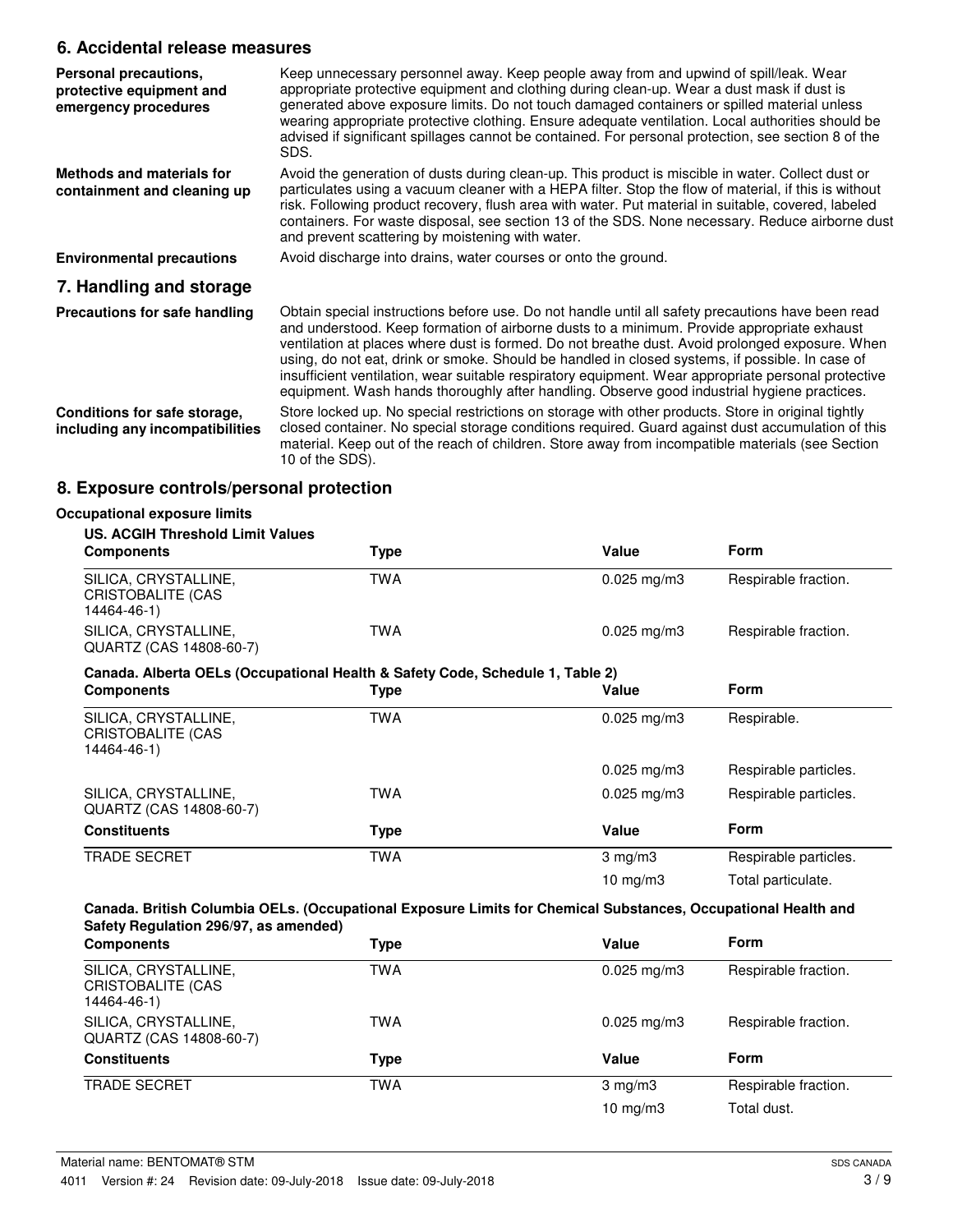| <b>Components</b>                                               | Canada. Manitoba OELs (Reg. 217/2006, The Workplace Safety And Health Act)<br><b>Type</b>                                                                                                                                                                                                                                                                                                                                                                                                                                                                                                                                                                                                                | Value           | <b>Form</b>          |
|-----------------------------------------------------------------|----------------------------------------------------------------------------------------------------------------------------------------------------------------------------------------------------------------------------------------------------------------------------------------------------------------------------------------------------------------------------------------------------------------------------------------------------------------------------------------------------------------------------------------------------------------------------------------------------------------------------------------------------------------------------------------------------------|-----------------|----------------------|
| SILICA, CRYSTALLINE,<br>CRISTOBALITE (CAS<br>14464-46-1)        | <b>TWA</b>                                                                                                                                                                                                                                                                                                                                                                                                                                                                                                                                                                                                                                                                                               | $0.025$ mg/m3   | Respirable fraction. |
| SILICA, CRYSTALLINE,<br>QUARTZ (CAS 14808-60-7)                 | <b>TWA</b>                                                                                                                                                                                                                                                                                                                                                                                                                                                                                                                                                                                                                                                                                               | $0.025$ mg/m3   | Respirable fraction. |
| <b>Components</b>                                               | Canada. Ontario OELs. (Control of Exposure to Biological or Chemical Agents)<br><b>Type</b>                                                                                                                                                                                                                                                                                                                                                                                                                                                                                                                                                                                                              | Value           | <b>Form</b>          |
| SILICA, CRYSTALLINE,<br><b>CRISTOBALITE (CAS</b><br>14464-46-1) | <b>TWA</b>                                                                                                                                                                                                                                                                                                                                                                                                                                                                                                                                                                                                                                                                                               | $0.05$ mg/m $3$ | Respirable fraction. |
| SILICA, CRYSTALLINE,<br>QUARTZ (CAS 14808-60-7)                 | <b>TWA</b>                                                                                                                                                                                                                                                                                                                                                                                                                                                                                                                                                                                                                                                                                               | $0.1$ mg/m $3$  | Respirable fraction. |
| <b>Constituents</b>                                             | <b>Type</b>                                                                                                                                                                                                                                                                                                                                                                                                                                                                                                                                                                                                                                                                                              | Value           | <b>Form</b>          |
| <b>TRADE SECRET</b>                                             | <b>TWA</b>                                                                                                                                                                                                                                                                                                                                                                                                                                                                                                                                                                                                                                                                                               | $3$ mg/m $3$    | Respirable fraction. |
|                                                                 |                                                                                                                                                                                                                                                                                                                                                                                                                                                                                                                                                                                                                                                                                                          | $10$ mg/m $3$   | Inhalable fraction.  |
| <b>Components</b>                                               | Canada. Quebec OELs. (Ministry of Labor - Regulation respecting occupational health and safety)<br><b>Type</b>                                                                                                                                                                                                                                                                                                                                                                                                                                                                                                                                                                                           | Value           | Form                 |
| SILICA, CRYSTALLINE,<br><b>CRISTOBALITE (CAS</b><br>14464-46-1) | <b>TWA</b>                                                                                                                                                                                                                                                                                                                                                                                                                                                                                                                                                                                                                                                                                               | $0.05$ mg/m $3$ | Respirable dust.     |
| SILICA, CRYSTALLINE,<br>QUARTZ (CAS 14808-60-7)                 | <b>TWA</b>                                                                                                                                                                                                                                                                                                                                                                                                                                                                                                                                                                                                                                                                                               | $0.1$ mg/m $3$  | Respirable dust.     |
| <b>Constituents</b>                                             | <b>Type</b>                                                                                                                                                                                                                                                                                                                                                                                                                                                                                                                                                                                                                                                                                              | Value           | <b>Form</b>          |
| TRADE SECRET                                                    | <b>TWA</b>                                                                                                                                                                                                                                                                                                                                                                                                                                                                                                                                                                                                                                                                                               | $10$ mg/m $3$   | Total dust.          |
| <b>Components</b>                                               | Canada. Saskatchewan OELs (Occupational Health and Safety Regulations, 1996, Table 21)<br><b>Type</b>                                                                                                                                                                                                                                                                                                                                                                                                                                                                                                                                                                                                    | Value           | <b>Form</b>          |
| SILICA, CRYSTALLINE,<br><b>CRISTOBALITE (CAS</b><br>14464-46-1) | 15 minute                                                                                                                                                                                                                                                                                                                                                                                                                                                                                                                                                                                                                                                                                                | $10$ mg/m $3$   | Inhalable fraction.  |
|                                                                 | 8 hour                                                                                                                                                                                                                                                                                                                                                                                                                                                                                                                                                                                                                                                                                                   | $0.05$ mg/m3    | Respirable fraction. |
| SILICA, CRYSTALLINE,<br>QUARTZ (CAS 14808-60-7)                 | 8 hour                                                                                                                                                                                                                                                                                                                                                                                                                                                                                                                                                                                                                                                                                                   | $0.05$ mg/m $3$ | Respirable fraction. |
| <b>Constituents</b>                                             | <b>Type</b>                                                                                                                                                                                                                                                                                                                                                                                                                                                                                                                                                                                                                                                                                              | Value           | Form                 |
| <b>TRADE SECRET</b>                                             | 15 minute                                                                                                                                                                                                                                                                                                                                                                                                                                                                                                                                                                                                                                                                                                | $6$ mg/m $3$    | Respirable fraction. |
|                                                                 |                                                                                                                                                                                                                                                                                                                                                                                                                                                                                                                                                                                                                                                                                                          | 20 mg/m3        | Inhalable fraction.  |
|                                                                 | 8 hour                                                                                                                                                                                                                                                                                                                                                                                                                                                                                                                                                                                                                                                                                                   | $3$ mg/m $3$    | Respirable fraction. |
|                                                                 |                                                                                                                                                                                                                                                                                                                                                                                                                                                                                                                                                                                                                                                                                                          | 10 $mg/m3$      | Inhalable fraction.  |
| <b>Biological limit values</b>                                  | No biological exposure limits noted for the ingredient(s).                                                                                                                                                                                                                                                                                                                                                                                                                                                                                                                                                                                                                                               |                 |                      |
| <b>Exposure guidelines</b>                                      | Occupational exposure to nuisance dust (total and respirable) and respirable crystalline silica<br>should be monitored and controlled.                                                                                                                                                                                                                                                                                                                                                                                                                                                                                                                                                                   |                 |                      |
| Appropriate engineering<br>controls                             | If engineering measures are not sufficient to maintain concentrations of dust particulates below the<br>OEL, suitable respiratory protection must be worn. Good general ventilation (typically 10 air<br>changes per hour) should be used. Ventilation rates should be matched to conditions. If<br>applicable, use process enclosures, local exhaust ventilation, or other engineering controls to<br>maintain airborne levels below recommended exposure limits. If exposure limits have not been<br>established, maintain airborne levels to an acceptable level. If material is ground, cut, or used in<br>any operation which may generate dusts, use appropriate local exhaust ventilation to keep |                 |                      |
|                                                                 | exposures below the recommended exposure limits.                                                                                                                                                                                                                                                                                                                                                                                                                                                                                                                                                                                                                                                         |                 |                      |
| Eye/face protection                                             | Individual protection measures, such as personal protective equipment<br>Wear dust goggles.                                                                                                                                                                                                                                                                                                                                                                                                                                                                                                                                                                                                              |                 |                      |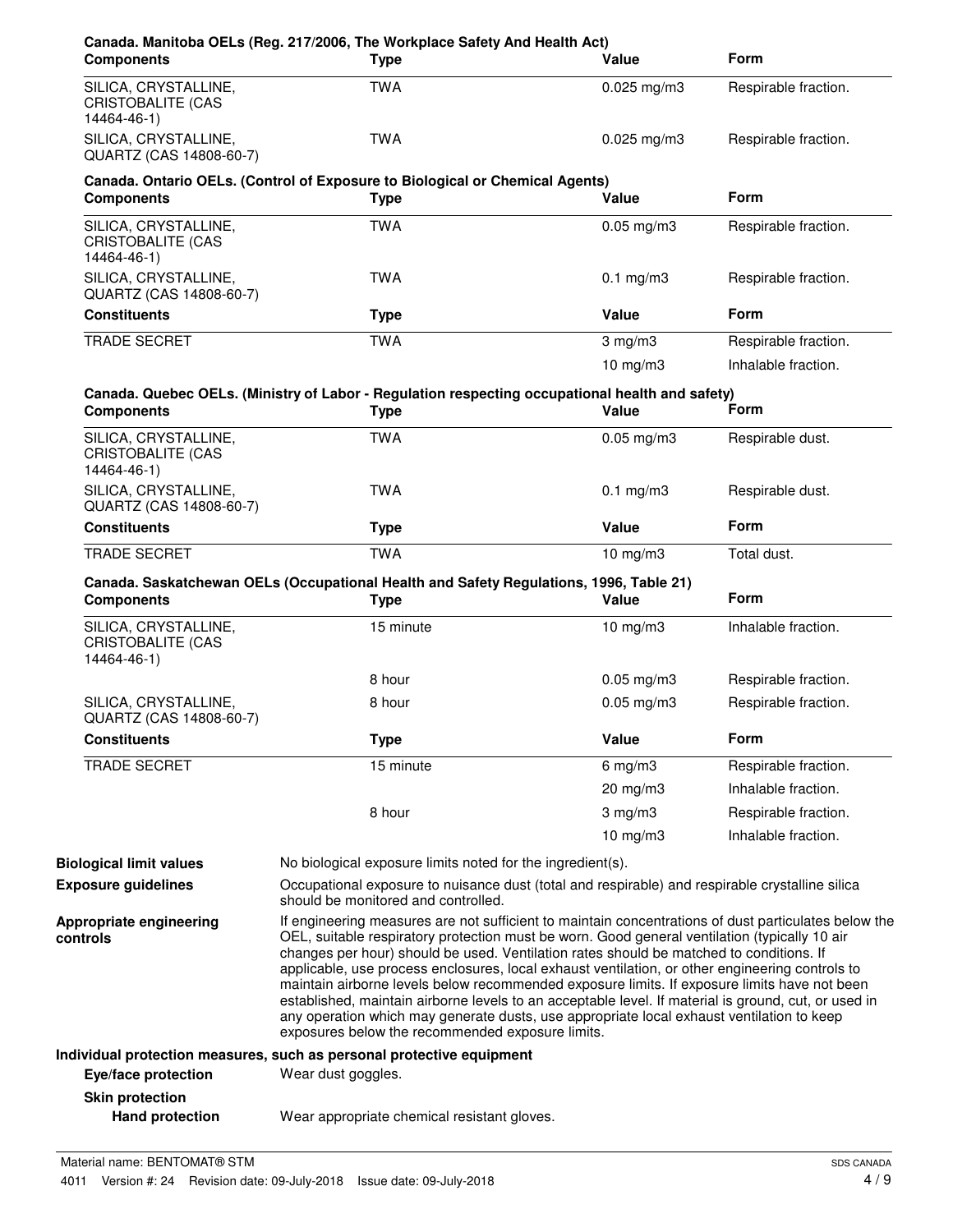| Other                                    | Use of an impervious apron is recommended. No special protective equipment required.                                                                                                                                                                                                                                                                                             |
|------------------------------------------|----------------------------------------------------------------------------------------------------------------------------------------------------------------------------------------------------------------------------------------------------------------------------------------------------------------------------------------------------------------------------------|
| <b>Respiratory protection</b>            | Use a particulate filter respirator for particulate concentrations exceeding the Occupational<br>Exposure Limit.                                                                                                                                                                                                                                                                 |
| <b>Thermal hazards</b>                   | Wear appropriate thermal protective clothing, when necessary.                                                                                                                                                                                                                                                                                                                    |
| <b>General hygiene</b><br>considerations | Observe any medical surveillance requirements. Always observe good personal hygiene<br>measures, such as washing after handling the material and before eating, drinking, and/or<br>smoking. Routinely wash work clothing and protective equipment to remove contaminants. Eye<br>wash fountain is recommended. Use good industrial hygiene practices in handling this material. |

# **9. Physical and chemical properties**

| Appearance                                        | The product consists of bentonite granules between geotextile layers                          |
|---------------------------------------------------|-----------------------------------------------------------------------------------------------|
| <b>Physical state</b>                             | Solid.                                                                                        |
| Form                                              | Solid. Mat or Fabric                                                                          |
| Color                                             | Various.                                                                                      |
| Odor                                              | None.                                                                                         |
| <b>Odor threshold</b>                             | Not available.                                                                                |
| pH                                                | Not available.                                                                                |
| Melting point/freezing point                      | Not available.                                                                                |
| Initial boiling point and boiling<br>range        | Not available.                                                                                |
| <b>Flash point</b>                                | Not flammable                                                                                 |
| <b>Evaporation rate</b>                           | Not available.                                                                                |
| Flammability (solid, gas)                         | Not available.                                                                                |
| Upper/lower flammability or explosive limits      |                                                                                               |
| <b>Flammability limit - lower</b><br>(%)          | Not explosive                                                                                 |
| <b>Flammability limit - upper</b><br>(%)          | Not explosive                                                                                 |
| Explosive limit - lower (%)                       | Not available.                                                                                |
| Explosive limit - upper (%)                       | Not available.                                                                                |
| Vapor pressure                                    | 0.00001 hPa estimated                                                                         |
| Vapor density                                     | Not available.                                                                                |
| <b>Relative density</b>                           | Not available.                                                                                |
| Solubility(ies)                                   |                                                                                               |
| Solubility (water)                                | Negligible                                                                                    |
| <b>Partition coefficient</b><br>(n-octanol/water) | Not available.                                                                                |
| <b>Auto-ignition temperature</b>                  | Not available.                                                                                |
| <b>Decomposition temperature</b>                  | Not available.                                                                                |
| <b>Viscosity</b>                                  | Not available.                                                                                |
| <b>Other information</b>                          |                                                                                               |
| <b>Explosive properties</b>                       | Not explosive.                                                                                |
| <b>Oxidizing properties</b>                       | Not oxidizing.                                                                                |
| <b>Percent volatile</b>                           | 0 % estimated                                                                                 |
| 10. Stability and reactivity                      |                                                                                               |
| Reactivity                                        | The product is stable and non-reactive under normal conditions of use, storage and transport. |
| <b>Chemical stability</b>                         | Stable at normal conditions.                                                                  |
| <b>Possibility of hazardous</b><br>reactions      | Will not occur.                                                                               |
| <b>Conditions to avoid</b>                        | Contact with incompatible materials.                                                          |
| Incompatible materials                            | Powerful oxidizers. Chlorine. None known.                                                     |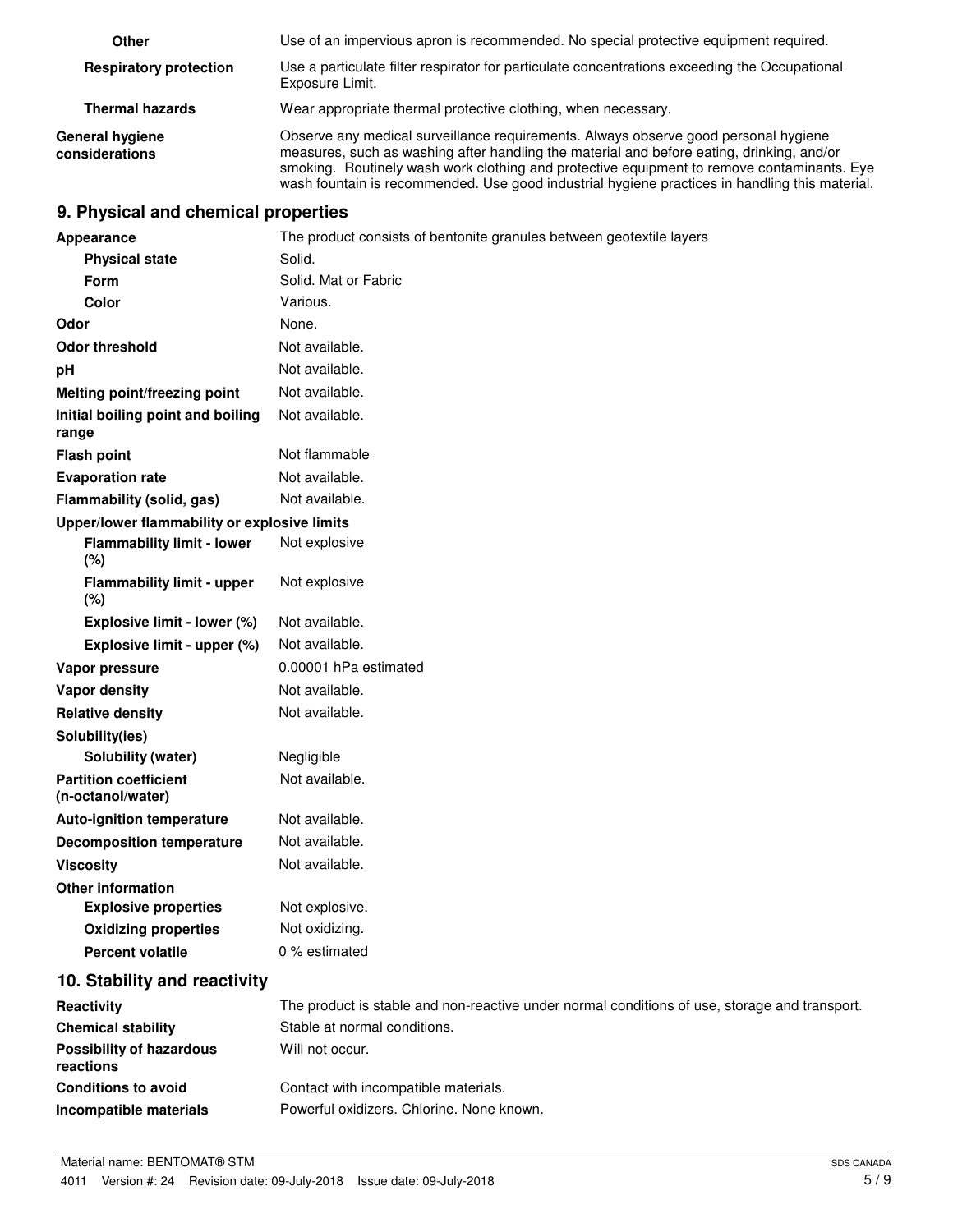# **11. Toxicological information**

| Information on likely routes of exposure                                           |                                                                                                                                                               |
|------------------------------------------------------------------------------------|---------------------------------------------------------------------------------------------------------------------------------------------------------------|
| <b>Inhalation</b>                                                                  | Prolonged inhalation may be harmful.                                                                                                                          |
| <b>Skin contact</b>                                                                | No adverse effects due to skin contact are expected.                                                                                                          |
| Eye contact                                                                        | Direct contact with eyes may cause temporary irritation.                                                                                                      |
| Ingestion                                                                          | May cause discomfort if swallowed. Expected to be a low ingestion hazard. However, ingestion is<br>not likely to be a primary route of occupational exposure. |
| Symptoms related to the<br>physical, chemical and<br>toxicological characteristics | Direct contact with eyes may cause temporary irritation. Exposure may cause temporary irritation,<br>redness, or discomfort.                                  |
| Information on toxicological effects                                               |                                                                                                                                                               |

| <b>Acute toxicity</b>                                   | Not known.                                                                                                                                                                                                                                                                                                                                                                                                                                                                                                                                                                                                                                                                                                                                                                                                                                                                                                                                                                                                                                                                                                                                                                                                                                                                                                                                                                                                                                                                                                                                                                                         |                                                                                                  |
|---------------------------------------------------------|----------------------------------------------------------------------------------------------------------------------------------------------------------------------------------------------------------------------------------------------------------------------------------------------------------------------------------------------------------------------------------------------------------------------------------------------------------------------------------------------------------------------------------------------------------------------------------------------------------------------------------------------------------------------------------------------------------------------------------------------------------------------------------------------------------------------------------------------------------------------------------------------------------------------------------------------------------------------------------------------------------------------------------------------------------------------------------------------------------------------------------------------------------------------------------------------------------------------------------------------------------------------------------------------------------------------------------------------------------------------------------------------------------------------------------------------------------------------------------------------------------------------------------------------------------------------------------------------------|--------------------------------------------------------------------------------------------------|
| <b>Components</b>                                       | <b>Species</b>                                                                                                                                                                                                                                                                                                                                                                                                                                                                                                                                                                                                                                                                                                                                                                                                                                                                                                                                                                                                                                                                                                                                                                                                                                                                                                                                                                                                                                                                                                                                                                                     | <b>Test Results</b>                                                                              |
| SILICA, CRYSTALLINE, CRISTOBALITE (CAS 14464-46-1)      |                                                                                                                                                                                                                                                                                                                                                                                                                                                                                                                                                                                                                                                                                                                                                                                                                                                                                                                                                                                                                                                                                                                                                                                                                                                                                                                                                                                                                                                                                                                                                                                                    |                                                                                                  |
| <b>Acute</b>                                            |                                                                                                                                                                                                                                                                                                                                                                                                                                                                                                                                                                                                                                                                                                                                                                                                                                                                                                                                                                                                                                                                                                                                                                                                                                                                                                                                                                                                                                                                                                                                                                                                    |                                                                                                  |
| Oral                                                    |                                                                                                                                                                                                                                                                                                                                                                                                                                                                                                                                                                                                                                                                                                                                                                                                                                                                                                                                                                                                                                                                                                                                                                                                                                                                                                                                                                                                                                                                                                                                                                                                    |                                                                                                  |
| LD50                                                    | Rat                                                                                                                                                                                                                                                                                                                                                                                                                                                                                                                                                                                                                                                                                                                                                                                                                                                                                                                                                                                                                                                                                                                                                                                                                                                                                                                                                                                                                                                                                                                                                                                                | > 22500 mg/kg                                                                                    |
| <b>Skin corrosion/irritation</b>                        | Prolonged skin contact may cause temporary irritation.                                                                                                                                                                                                                                                                                                                                                                                                                                                                                                                                                                                                                                                                                                                                                                                                                                                                                                                                                                                                                                                                                                                                                                                                                                                                                                                                                                                                                                                                                                                                             |                                                                                                  |
| Serious eye damage/eye<br><i>irritation</i>             |                                                                                                                                                                                                                                                                                                                                                                                                                                                                                                                                                                                                                                                                                                                                                                                                                                                                                                                                                                                                                                                                                                                                                                                                                                                                                                                                                                                                                                                                                                                                                                                                    | Mild irritant to eyes (according to the modified Kay & Calandra criteria)                        |
| Respiratory or skin sensitization                       |                                                                                                                                                                                                                                                                                                                                                                                                                                                                                                                                                                                                                                                                                                                                                                                                                                                                                                                                                                                                                                                                                                                                                                                                                                                                                                                                                                                                                                                                                                                                                                                                    |                                                                                                  |
| Canada - Alberta OELs: Irritant                         |                                                                                                                                                                                                                                                                                                                                                                                                                                                                                                                                                                                                                                                                                                                                                                                                                                                                                                                                                                                                                                                                                                                                                                                                                                                                                                                                                                                                                                                                                                                                                                                                    |                                                                                                  |
| SILICA, CRYSTALLINE, CRISTOBALITE<br>$(CAS 14464-46-1)$ |                                                                                                                                                                                                                                                                                                                                                                                                                                                                                                                                                                                                                                                                                                                                                                                                                                                                                                                                                                                                                                                                                                                                                                                                                                                                                                                                                                                                                                                                                                                                                                                                    | Irritant                                                                                         |
| <b>Respiratory sensitization</b>                        | Not a respiratory sensitizer.                                                                                                                                                                                                                                                                                                                                                                                                                                                                                                                                                                                                                                                                                                                                                                                                                                                                                                                                                                                                                                                                                                                                                                                                                                                                                                                                                                                                                                                                                                                                                                      |                                                                                                  |
| <b>Skin sensitization</b>                               | being a skin irritant.                                                                                                                                                                                                                                                                                                                                                                                                                                                                                                                                                                                                                                                                                                                                                                                                                                                                                                                                                                                                                                                                                                                                                                                                                                                                                                                                                                                                                                                                                                                                                                             | According to the classification criteria of the European Union, the product is not considered as |
| Germ cell mutagenicity                                  | mutagenic or genotoxic.                                                                                                                                                                                                                                                                                                                                                                                                                                                                                                                                                                                                                                                                                                                                                                                                                                                                                                                                                                                                                                                                                                                                                                                                                                                                                                                                                                                                                                                                                                                                                                            | No data available to indicate product or any components present at greater than 0.1% are         |
| Carcinogenicity                                         | In 1997, IARC (the International Agency for Research on Cancer) concluded that crystalline silica<br>inhaled from occupational sources can cause lung cancer in humans. However in making the<br>overall evaluation, IARC noted that "carcinogenicity was not detected in all industrial<br>circumstances studied. Carcinogenicity may be dependent on inherent characteristics of the<br>crystalline silica or on external factors affecting its biological activity or distribution of its<br>polymorphs." (IARC Monographs on the evaluation of the carcinogenic risks of chemicals to<br>humans, Silica, silicates dust and organic fibres, 1997, Vol. 68, IARC, Lyon, France.) In June<br>2003, SCOEL (the EU Scientific Committee on Occupational Exposure Limits) concluded that the<br>main effect in humans of the inhalation of respirable crystalline silica dust is silicosis. "There is<br>sufficient information to conclude that the relative risk of lung cancer is increased in persons with<br>silicosis (and, apparently, not in employees without silicosis exposed to silica dust in quarries and<br>in the ceramic industry). Therefore, preventing the onset of silicosis will also reduce the cancer<br>risk" (SCOEL SUM Doc 94-final, June 2003) According to the current state of the art, worker<br>protection against silicosis can be consistently assured by respecting the existing regulatory<br>occupational exposure limits. May cause cancer. Occupational exposure to respirable dust and<br>respirable crystalline silica should be monitored and controlled. |                                                                                                  |
| <b>ACGIH Carcinogens</b>                                |                                                                                                                                                                                                                                                                                                                                                                                                                                                                                                                                                                                                                                                                                                                                                                                                                                                                                                                                                                                                                                                                                                                                                                                                                                                                                                                                                                                                                                                                                                                                                                                                    |                                                                                                  |
| SILICA, CRYSTALLINE, CRISTOBALITE<br>$(CAS 14464-46-1)$ |                                                                                                                                                                                                                                                                                                                                                                                                                                                                                                                                                                                                                                                                                                                                                                                                                                                                                                                                                                                                                                                                                                                                                                                                                                                                                                                                                                                                                                                                                                                                                                                                    | A2 Suspected human carcinogen.                                                                   |
| Canada - Alberta OELs: Carcinogen category              | SILICA, CRYSTALLINE, QUARTZ (CAS 14808-60-7)                                                                                                                                                                                                                                                                                                                                                                                                                                                                                                                                                                                                                                                                                                                                                                                                                                                                                                                                                                                                                                                                                                                                                                                                                                                                                                                                                                                                                                                                                                                                                       | A2 Suspected human carcinogen.                                                                   |
| SILICA, CRYSTALLINE, CRISTOBALITE                       |                                                                                                                                                                                                                                                                                                                                                                                                                                                                                                                                                                                                                                                                                                                                                                                                                                                                                                                                                                                                                                                                                                                                                                                                                                                                                                                                                                                                                                                                                                                                                                                                    | Suspected human carcinogen.                                                                      |
| $(CAS 14464-46-1)$                                      | SILICA, CRYSTALLINE, QUARTZ (CAS 14808-60-7)                                                                                                                                                                                                                                                                                                                                                                                                                                                                                                                                                                                                                                                                                                                                                                                                                                                                                                                                                                                                                                                                                                                                                                                                                                                                                                                                                                                                                                                                                                                                                       | Suspected human carcinogen.                                                                      |
| Canada - Manitoba OELs: carcinogenicity                 |                                                                                                                                                                                                                                                                                                                                                                                                                                                                                                                                                                                                                                                                                                                                                                                                                                                                                                                                                                                                                                                                                                                                                                                                                                                                                                                                                                                                                                                                                                                                                                                                    |                                                                                                  |
| SILICA, CRYSTALLINE, CRISTOBALITE                       |                                                                                                                                                                                                                                                                                                                                                                                                                                                                                                                                                                                                                                                                                                                                                                                                                                                                                                                                                                                                                                                                                                                                                                                                                                                                                                                                                                                                                                                                                                                                                                                                    | Suspected human carcinogen.                                                                      |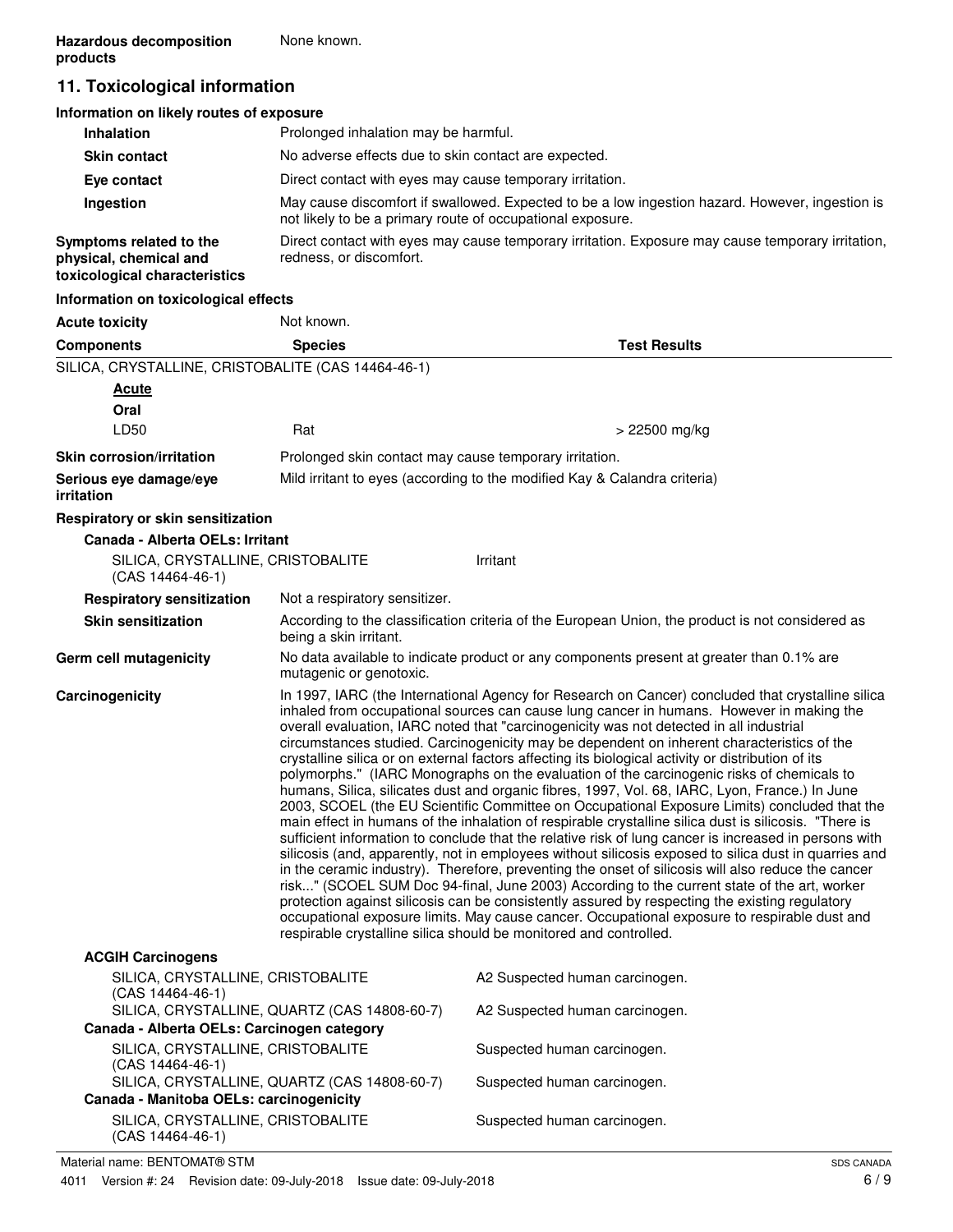| Canada - Quebec OELs: Carcinogen category              | SILICA, CRYSTALLINE, QUARTZ (CAS 14808-60-7)                | Suspected human carcinogen.                                                                                                                                                                                                                                                                                                                                                                                                                                                                                                                                                                                                                                                         |
|--------------------------------------------------------|-------------------------------------------------------------|-------------------------------------------------------------------------------------------------------------------------------------------------------------------------------------------------------------------------------------------------------------------------------------------------------------------------------------------------------------------------------------------------------------------------------------------------------------------------------------------------------------------------------------------------------------------------------------------------------------------------------------------------------------------------------------|
| SILICA, CRYSTALLINE, CRISTOBALITE<br>(CAS 14464-46-1)  |                                                             | Detected carcinogenic effect in animals.                                                                                                                                                                                                                                                                                                                                                                                                                                                                                                                                                                                                                                            |
| IARC Monographs. Overall Evaluation of Carcinogenicity | SILICA, CRYSTALLINE, QUARTZ (CAS 14808-60-7)                | Suspected carcinogenic effect in humans.                                                                                                                                                                                                                                                                                                                                                                                                                                                                                                                                                                                                                                            |
| SILICA, CRYSTALLINE, CRISTOBALITE                      |                                                             |                                                                                                                                                                                                                                                                                                                                                                                                                                                                                                                                                                                                                                                                                     |
| $(CAS 14464-46-1)$                                     |                                                             | 1 Carcinogenic to humans.                                                                                                                                                                                                                                                                                                                                                                                                                                                                                                                                                                                                                                                           |
|                                                        | SILICA, CRYSTALLINE, QUARTZ (CAS 14808-60-7)                | 1 Carcinogenic to humans.                                                                                                                                                                                                                                                                                                                                                                                                                                                                                                                                                                                                                                                           |
|                                                        | US. National Toxicology Program (NTP) Report on Carcinogens |                                                                                                                                                                                                                                                                                                                                                                                                                                                                                                                                                                                                                                                                                     |
| SILICA, CRYSTALLINE, CRISTOBALITE<br>(CAS 14464-46-1)  |                                                             | Known To Be Human Carcinogen.                                                                                                                                                                                                                                                                                                                                                                                                                                                                                                                                                                                                                                                       |
|                                                        | SILICA, CRYSTALLINE, QUARTZ (CAS 14808-60-7)                | Reasonably Anticipated to be a Human Carcinogen.<br>Known To Be Human Carcinogen.                                                                                                                                                                                                                                                                                                                                                                                                                                                                                                                                                                                                   |
| <b>Reproductive toxicity</b>                           |                                                             | This product is not expected to cause reproductive or developmental effects.                                                                                                                                                                                                                                                                                                                                                                                                                                                                                                                                                                                                        |
| Specific target organ toxicity -<br>single exposure    | Not classified.                                             |                                                                                                                                                                                                                                                                                                                                                                                                                                                                                                                                                                                                                                                                                     |
| Specific target organ toxicity -<br>repeated exposure  |                                                             | Causes damage to organs through prolonged or repeated exposure.                                                                                                                                                                                                                                                                                                                                                                                                                                                                                                                                                                                                                     |
| <b>Aspiration hazard</b>                               | Not an aspiration hazard.                                   |                                                                                                                                                                                                                                                                                                                                                                                                                                                                                                                                                                                                                                                                                     |
| <b>Chronic effects</b>                                 |                                                             | In 1997, IARC (the International Agency for Research on Cancer) concluded that crystalline silica<br>inhaled from occupational sources can cause lung cancer in humans. However in making the<br>overall evaluation, IARC noted that "carcinogenicity was not detected in all industrial<br>circumstances studied. Carcinogenicity may be dependent on inherent characteristics of the<br>crystalline silica or on external factors affecting its biological activity or distribution of its<br>polymorphs." (IARC Monographs on the evaluation of the carcinogenic risks of chemicals to<br>humans, Silica, silicates dust and organic fibres, 1997, Vol. 68, IARC, Lyon, France.) |
|                                                        | the cancer risk" (SCOEL SUM Doc 94-final, June 2003)        | In June 2003, SCOEL (the EU Scientific Committee on Occupational Exposure Limits) concluded<br>that the main effect in humans of the inhalation of respirable crystalline silica dust is silicosis.<br>"There is sufficient information to conclude that the relative risk of lung cancer is increased in<br>persons with silicosis (and, apparently, not in employees without silicosis exposed to silica dust in<br>quarries and in the ceramic industry). Therefore, preventing the onset of silicosis will also reduce                                                                                                                                                          |
|                                                        | not expected.                                               | According to the current state of the art, worker protection against silicosis can be consistently<br>assured by respecting the existing regulatory occupational exposure limits. Causes damage to<br>organs through prolonged or repeated exposure. Prolonged inhalation may be harmful. Prolonged<br>exposure may cause chronic effects. Some of the components of this product are hazardous in<br>the respirable form. However, because of the physical nature of this product, dust generation is                                                                                                                                                                              |
| 12. Ecological information                             |                                                             |                                                                                                                                                                                                                                                                                                                                                                                                                                                                                                                                                                                                                                                                                     |

| <b>Ecotoxicity</b>               | The product is not expected to be hazardous to the environment. This product is not expected to<br>produce significant ecotoxicity upon exposure to aquatic organisms and aquatic systems. |
|----------------------------------|--------------------------------------------------------------------------------------------------------------------------------------------------------------------------------------------|
| Persistence and degradability    | No data is available on the degradability of this product.                                                                                                                                 |
| <b>Bioaccumulative potential</b> | No data available.                                                                                                                                                                         |
| <b>Mobility in soil</b>          | No data available.                                                                                                                                                                         |
| Other adverse effects            | No other adverse environmental effects (e.g. ozone depletion, photochemical ozone creation<br>potential, endocrine disruption, global warming potential) are expected from this component. |

# **13. Disposal considerations**

| <b>Disposal instructions</b>             | Collect and reclaim or dispose in sealed containers at licensed waste disposal site. Dispose of<br>contents/container in accordance with local/regional/national/international regulations. Material<br>should be recycled if possible. |
|------------------------------------------|-----------------------------------------------------------------------------------------------------------------------------------------------------------------------------------------------------------------------------------------|
| Local disposal regulations               | Dispose in accordance with all applicable regulations.                                                                                                                                                                                  |
| Hazardous waste code                     | The waste code should be assigned in discussion between the user, the producer and the waste<br>disposal company.                                                                                                                       |
| Waste from residues / unused<br>products | Dispose of in accordance with local regulations. Empty containers or liners may retain some<br>product residues. This material and its container must be disposed of in a safe manner (see:<br>Disposal instructions).                  |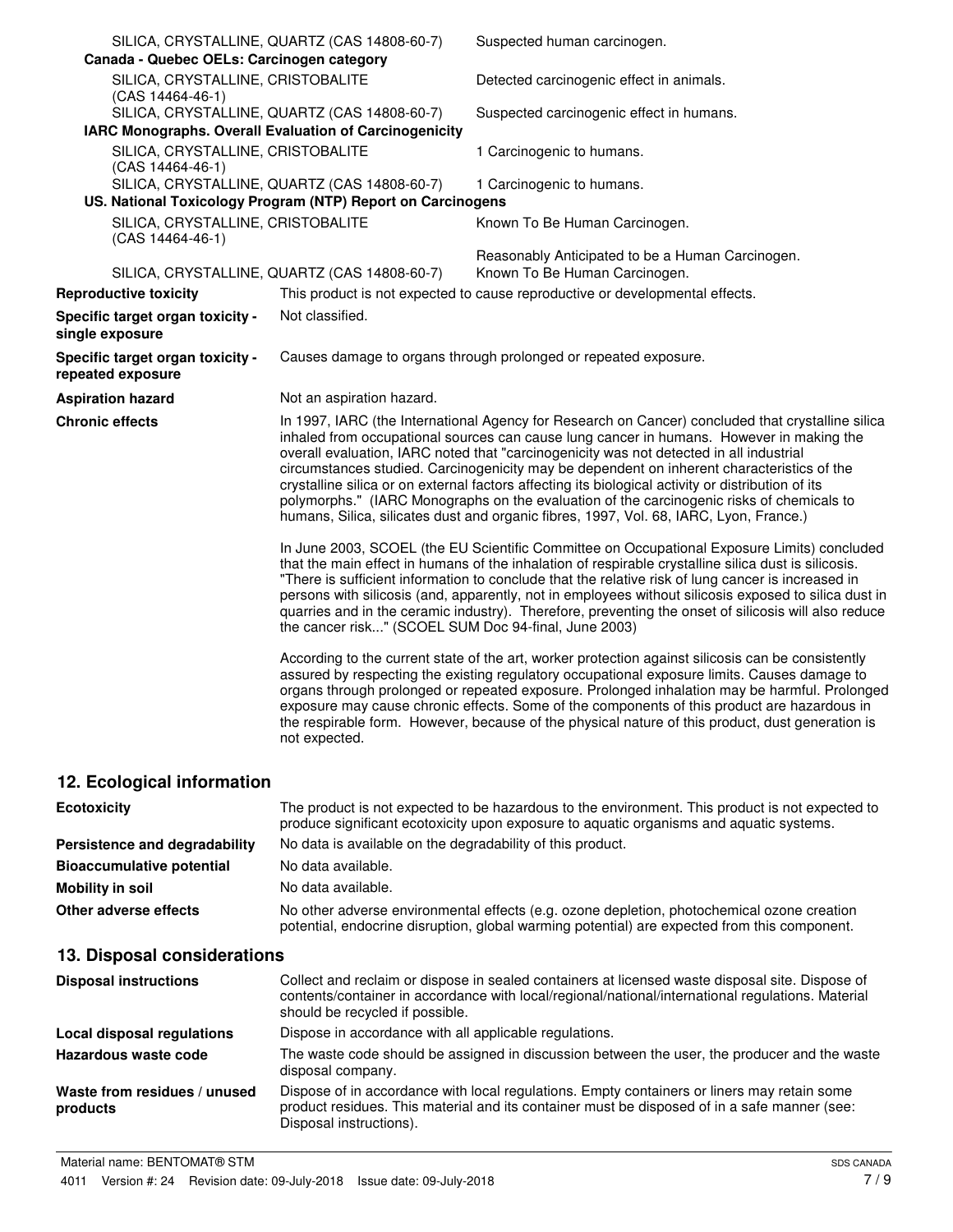Since emptied containers may retain product residue, follow label warnings even after container is emptied. Empty containers should be taken to an approved waste handling site for recycling or disposal.

## **14. Transport information**

## **TDG**

Not regulated as dangerous goods.

## **IATA**

Not regulated as dangerous goods.

#### **IMDG**

Not regulated as dangerous goods.

**Transport in bulk according to** Not applicable. **Annex II of MARPOL 73/78 and the IBC Code**

## **15. Regulatory information**

#### **Canadian regulations**

This product has been classified in accordance with the hazard criteria of the HPR and the SDS contains all the information required by the HPR.

#### **Controlled Drugs and Substances Act**

Not regulated. **Export Control List (CEPA 1999, Schedule 3)**

Not listed. **Greenhouse Gases**

Not listed.

**Precursor Control Regulations**

Not regulated.

#### **International regulations**

**Stockholm Convention**

Not applicable.

**Rotterdam Convention**

Not applicable.

**Kyoto protocol**

Not applicable.

**Montreal Protocol**

Not applicable.

**Basel Convention**

Not applicable.

#### **International Inventories**

| <b>Inventory name</b>                                                     | On inventory (yes/no)* |
|---------------------------------------------------------------------------|------------------------|
| Australian Inventory of Chemical Substances (AICS)                        | Yes                    |
| Domestic Substances List (DSL)                                            | Yes                    |
| Non-Domestic Substances List (NDSL)                                       | No.                    |
| Inventory of Existing Chemical Substances in China (IECSC)                | Yes                    |
| European Inventory of Existing Commercial Chemical<br>Substances (EINECS) | Yes                    |
| European List of Notified Chemical Substances (ELINCS)                    | N <sub>0</sub>         |
| Inventory of Existing and New Chemical Substances (ENCS)                  | Yes                    |
| Existing Chemicals List (ECL)                                             | Yes                    |
| New Zealand Inventory                                                     | No.                    |
| Philippine Inventory of Chemicals and Chemical Substances<br>(PICCS)      | Yes                    |
| Taiwan Chemical Substance Inventory (TCSI)                                | No.                    |
| Toxic Substances Control Act (TSCA) Inventory                             | Yes                    |
|                                                                           |                        |

\*A "Yes" indicates that all components of this product comply with the inventory requirements administered by the governing country(s) A "No" indicates that one or more components of the product are not listed or exempt from listing on the inventory administered by the governing country(s).